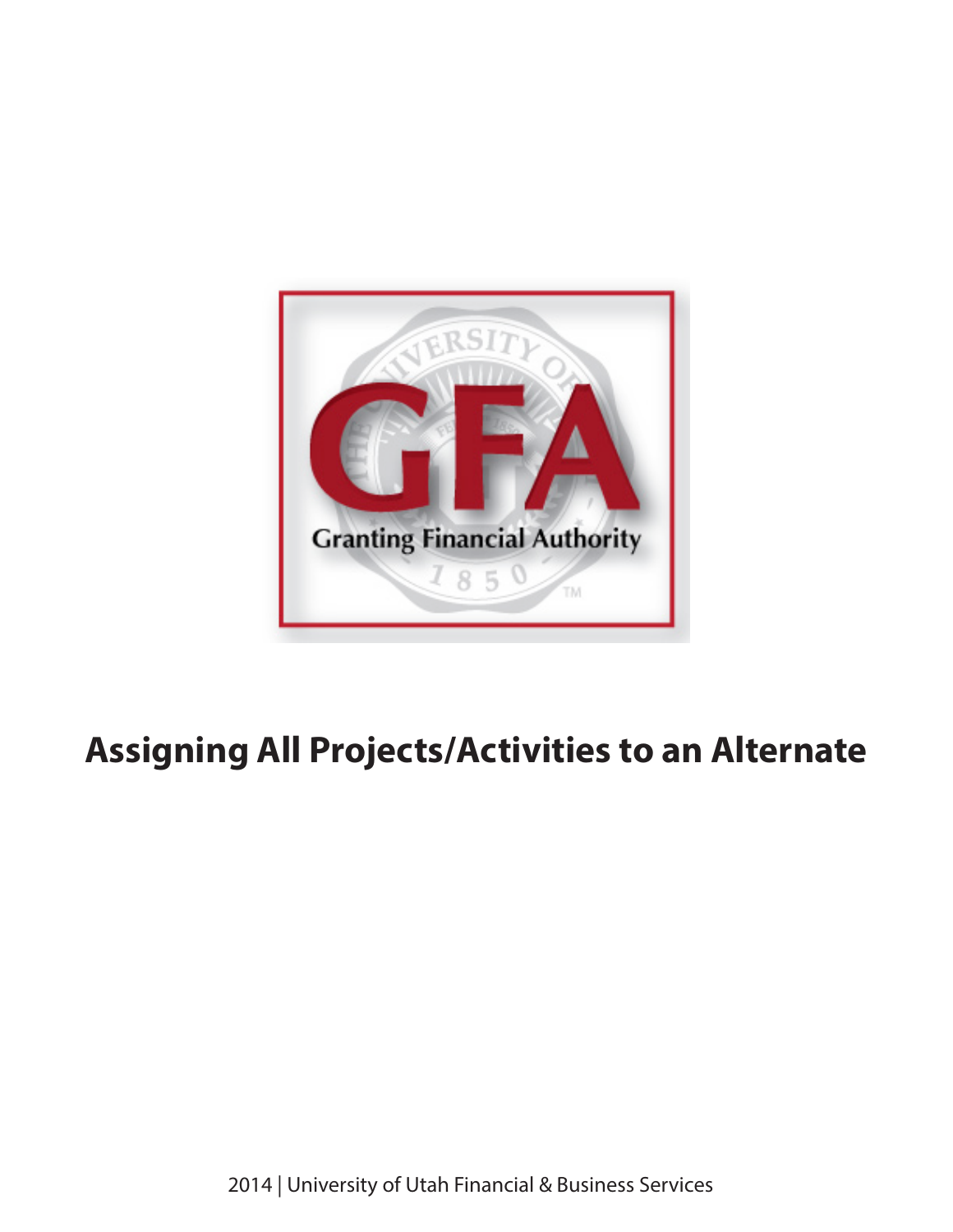

Welcome to our step-by-step guide to the Designating Alternates portion of GFA.

This is a walk-through of the process, created to make your job easier.

If you have any questions after reading this guide, please contact us.

# **The links to the GFA Application on the front page of CIS.**

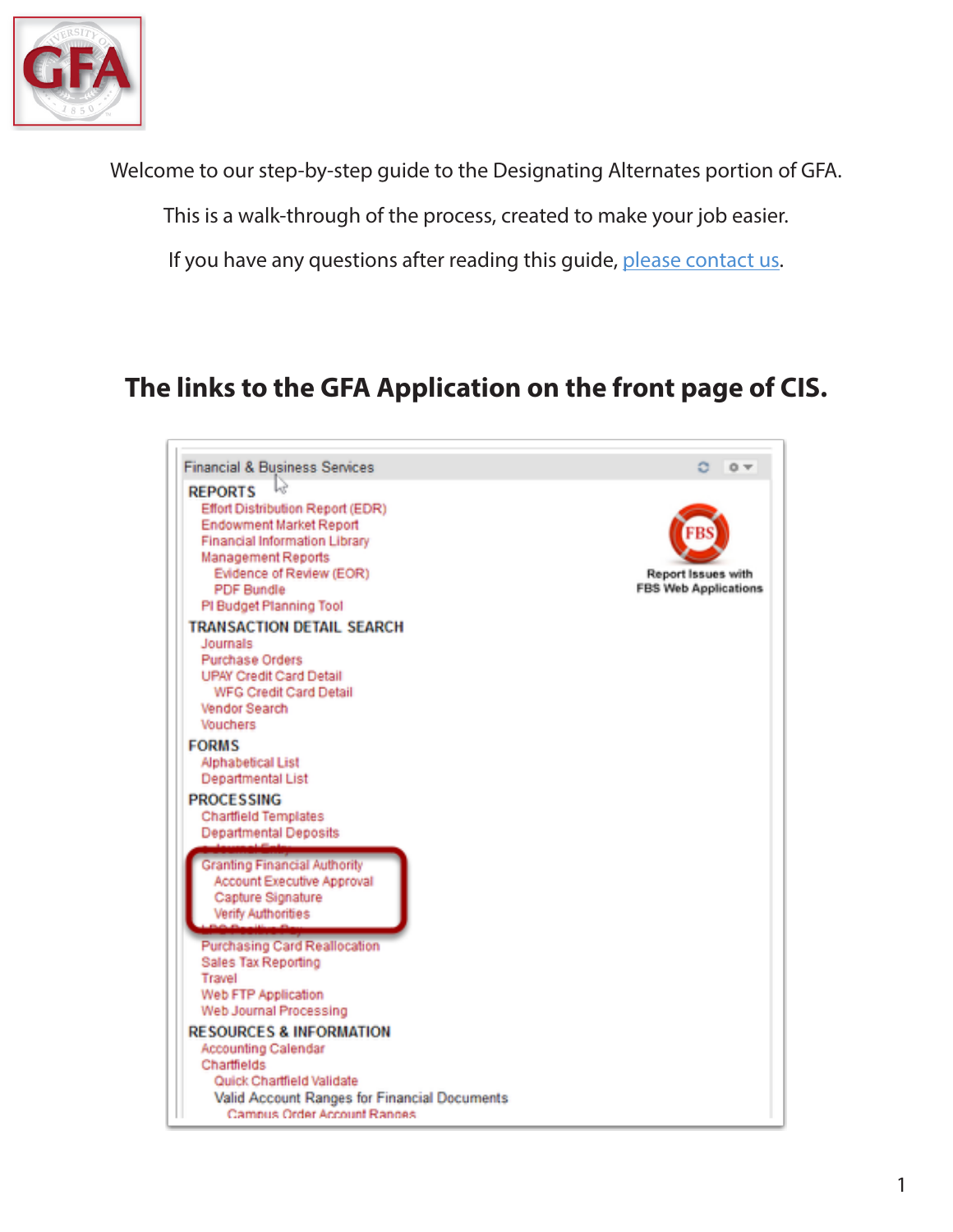

### **The main GFA page has many links on the navigation bar, located at the top.**



## **Select** *Designate Alternates***, and then** *One Alternate to Many Accounts.*

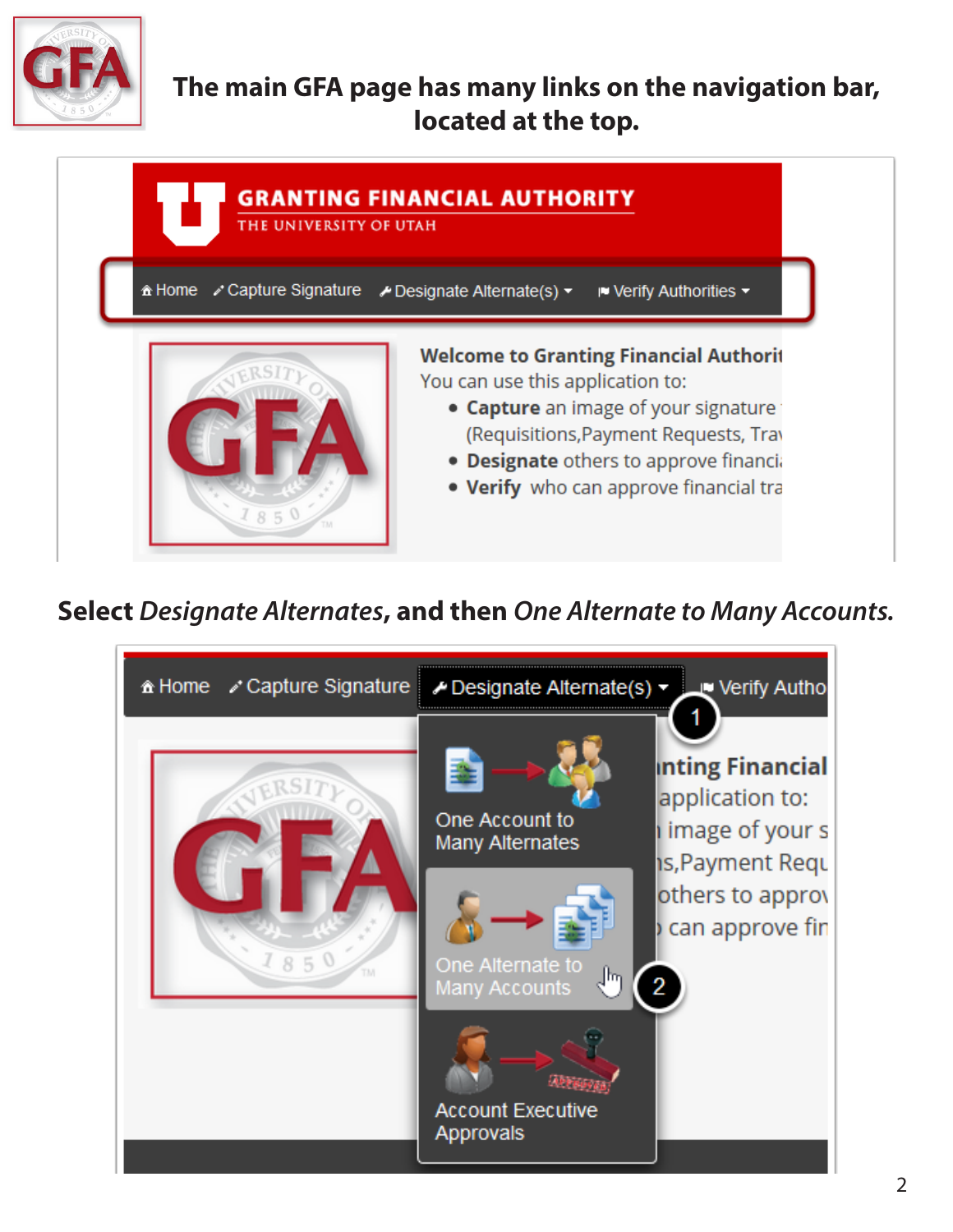

**Type the Alternate's last name, comma, then their first name -** *with no spaces***. A list of names will appear. Select the desired Alternate.**

| <b>GRANTING FINANCIAL AUTHORITY</b><br>THE UNIVERSITY OF UTAH |                                                                                                                        |                                  |           |  |  |  |  |  |
|---------------------------------------------------------------|------------------------------------------------------------------------------------------------------------------------|----------------------------------|-----------|--|--|--|--|--|
|                                                               | A Home capture Signature contesignate Alternate(s) ▼<br>$\blacktriangleright$ Verify Authorities $\blacktriangleright$ |                                  | ? Help    |  |  |  |  |  |
|                                                               |                                                                                                                        |                                  | <b>SC</b> |  |  |  |  |  |
|                                                               |                                                                                                                        | <b>One Alternate to Many Acc</b> |           |  |  |  |  |  |
| Add this person:                                              |                                                                                                                        |                                  |           |  |  |  |  |  |
| <b>Account Alternate</b>                                      | patten,                                                                                                                | Update                           |           |  |  |  |  |  |
| Name/EmpIID *                                                 | PATTEN, SCOTT~00996518                                                                                                 |                                  |           |  |  |  |  |  |
|                                                               | PATTEN, RICHARD MCCURRY~00342526<br>PATTEN, DOUGLAS L~00106074                                                         | Ю                                |           |  |  |  |  |  |
| <b>Search by Org/Activity/Project</b>                         | <b>Search by Account Executive or Alternate</b>                                                                        |                                  |           |  |  |  |  |  |

#### **Select the** *Search By Account Executive or Alternate* **tab.**

| Add this person:                          |                                                 |  |  |  |  |  |  |
|-------------------------------------------|-------------------------------------------------|--|--|--|--|--|--|
| <b>Account Alternate</b><br>Name/EmpIID * | PATTEN, SCOTT~00996518<br>Update                |  |  |  |  |  |  |
|                                           | то                                              |  |  |  |  |  |  |
| <b>Search by Org/Activity/Project</b>     | <b>Search by Account Executive or Alternate</b> |  |  |  |  |  |  |
|                                           | BU 0 01 0 02 0 04                               |  |  |  |  |  |  |
| Org                                       | Type Org ID or Description                      |  |  |  |  |  |  |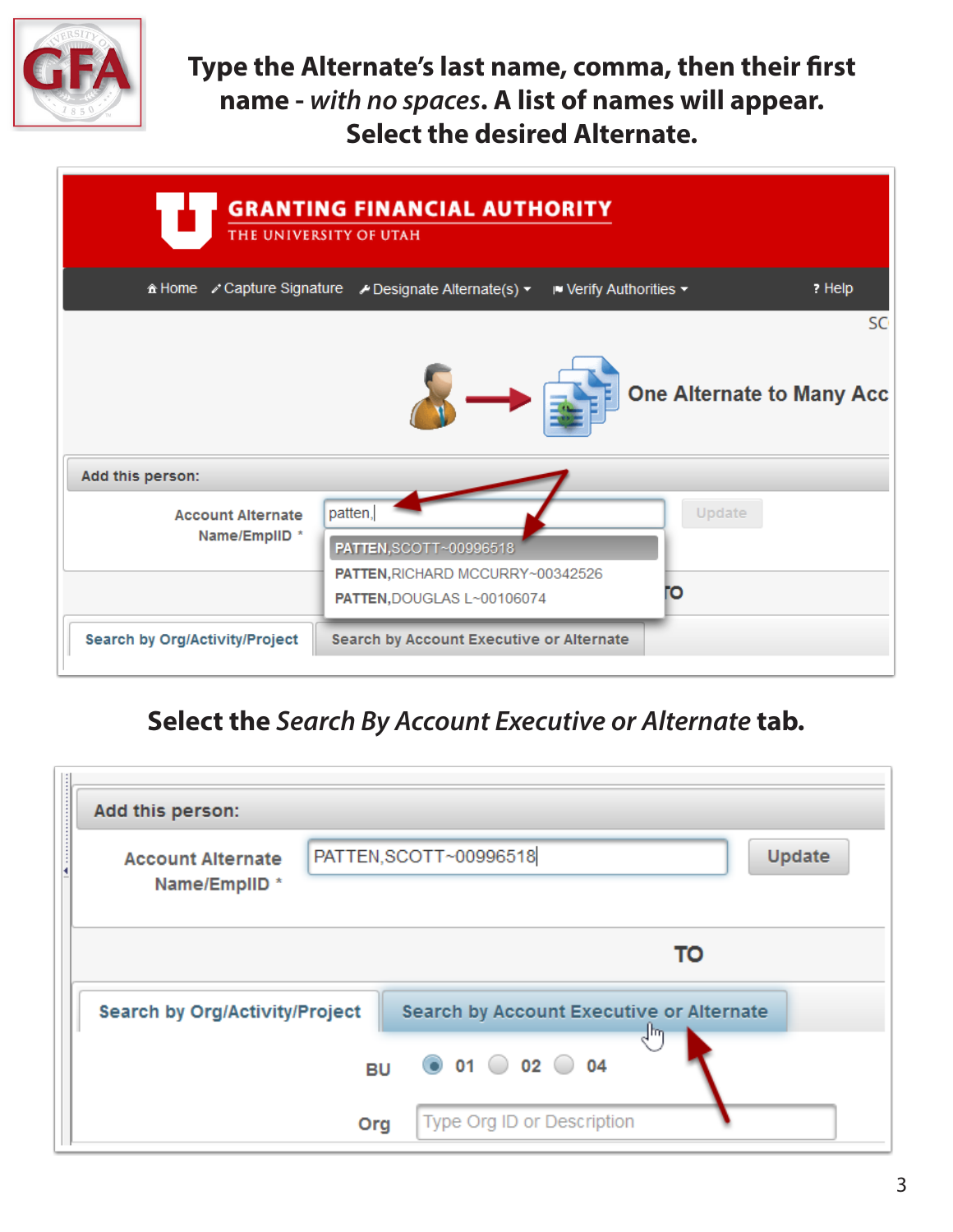

**Type the Account Executive's last name, comma, then their first name -** *with no spaces***.** 



#### **After you have selected the desired Account Executive, click** *Search.*

|                                       | то                                              |
|---------------------------------------|-------------------------------------------------|
| <b>Search by Org/Activity/Project</b> | <b>Search by Account Executive or Alternate</b> |
| <b>Account Executive</b>              | HOWAT, LAURA M~00100629                         |
| <b>Other Account Alternate</b>        | Type Emplid or Name                             |
|                                       | <b>Clear All</b><br>Search<br>1m                |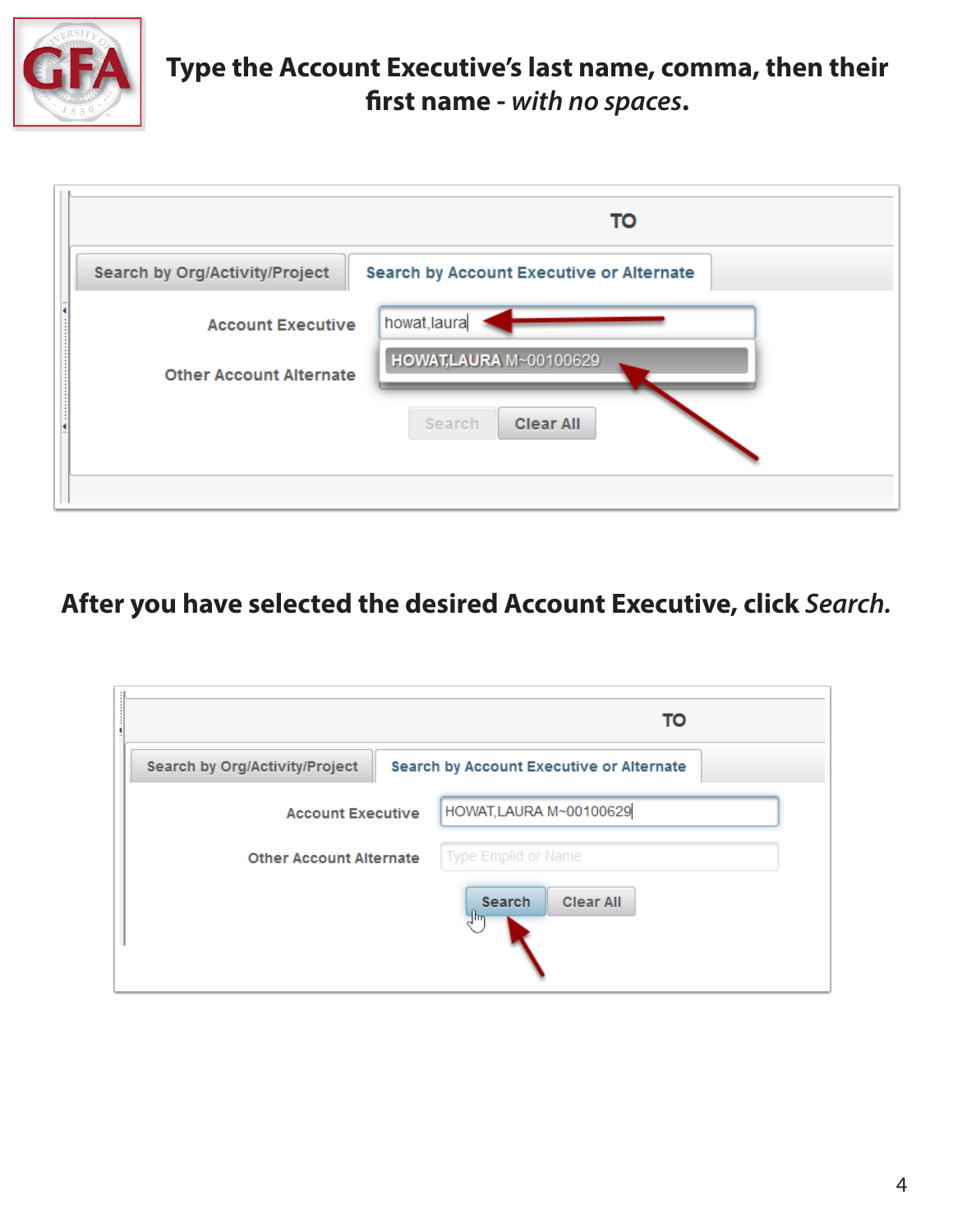

# **A list of Projects and Activities will appear.**

| <b>Back</b>          |                  |                                     |                                                        |                                         |                 | <b>SCOTT PATTEN</b><br><b>One Alternate to Many Accounts</b><br>Add PATTEN, SCOTT~00996518 to an Org/Activity/Project |                                                                   | Log Out                                            |               |
|----------------------|------------------|-------------------------------------|--------------------------------------------------------|-----------------------------------------|-----------------|-----------------------------------------------------------------------------------------------------------------------|-------------------------------------------------------------------|----------------------------------------------------|---------------|
| <b>Select</b><br>All | OrgID $\diamond$ | <b>Funding</b><br>Source $\diamond$ | <b>Description</b><br>≎                                | <b>Account</b><br><b>Executive</b><br>≎ | Fund $\diamond$ | Type<br>+ Fill Down<br><b>All Financial Transactions</b><br>M                                                         | <b>Date From</b><br><b>Fill</b><br>筒<br><b>Down</b><br>10/01/2014 | Date To<br>Fill.<br>m<br><b>Down</b><br>11/30/2015 | <b>Status</b> |
| $\Box$               | 00346            | 01-01534                            | <b>FOURTH</b><br><b>FLOOR</b><br><b>XEROX</b>          | <b>HOWAT, LAURA</b><br>M<br>00100629    | 2000            | All Financial Transactions<br>$\checkmark$                                                                            |                                                                   |                                                    |               |
| □                    | 01110            | 01-01769                            | <b>TAX</b><br><b>SERVICES</b><br><b>OFFICE</b><br>DEV. | HOWAT, LAURA<br>M<br>00100629           | 2000            | $\checkmark$<br>All Financial Transactions                                                                            |                                                                   |                                                    |               |
| E.                   | 00346            | 01-05806                            | <b>CONTROLLER</b><br>.                                 | <b>HOWAT, LAURA</b><br>M                | 1001            | $\vee$<br><b>All Financial Transactions</b>                                                                           |                                                                   |                                                    |               |

## **Click** *Select All***, and choose the** *From* **and** *To* **dates.**

|                          |                  |                   |                                 |                                      |                        | <b>SCOTT PATTEN</b>                                                                            |          |                           |    | Log Out           |                               |              |               |
|--------------------------|------------------|-------------------|---------------------------------|--------------------------------------|------------------------|------------------------------------------------------------------------------------------------|----------|---------------------------|----|-------------------|-------------------------------|--------------|---------------|
| <b>Back</b>              | $\overline{1}$   |                   |                                 |                                      |                        | <b>One Alternate to Many Accounts</b><br>Add PATTEN, SCOTT~00996518 to an Org/Activity/Project |          |                           |    | $\overline{2}$    |                               |              |               |
| <b>Select</b>            |                  | <b>Funding</b>    | <b>Description</b>              | <b>Account</b>                       |                        | <b>Type</b>                                                                                    |          | <b>Date From</b><br>Fill  |    | <b>Date</b>       | Fill                          |              |               |
| AII                      | OrgID $\diamond$ | Source $\diamond$ | 죠                               | <b>Executive</b><br>$\hat{v}$        | Fund $\Leftrightarrow$ | + Fill Down<br><b>All Financial Transactions</b><br>$\vee$                                     | 箇        | <b>Dowl</b><br>10/01/2014 |    | o                 | Down.<br>11/30/2015           |              | <b>Status</b> |
|                          |                  |                   | <b>FOURTH</b>                   |                                      |                        |                                                                                                | $\circ$  |                           |    |                   |                               | $\checkmark$ | $\circ$       |
| □                        | 00346            | 01-01534          | <b>FLOOR</b><br><b>XEROX</b>    | <b>HOWAT, LAURA</b><br>M<br>00100629 | 2000                   | All Financial Transactions<br>$\checkmark$                                                     | Su       | Oct<br>Mo                 | Тu | $\vee$ 2014<br>We | Th                            | -Fr          | <b>Sa</b>     |
|                          |                  |                   | <b>TAX</b><br><b>SERVICES</b>   | <b>HOWAT, LAURA</b>                  |                        |                                                                                                |          |                           |    |                   | $\overline{\phantom{a}}$<br>o | 3<br>10      | 4<br>11       |
|                          | 01110            | 01-01769          | <b>OFFICE</b><br>DEV.           | M<br>00100629                        | 2000                   | All Financial Transactions<br>$\checkmark$                                                     | 12<br>19 | 20                        | 21 | 22                | 23                            | 17<br>24     | 18<br>25      |
|                          | 00346            | 01-05806          | <b>CONTROLLER</b><br><b>MGT</b> | <b>HOWAT LAURA</b><br>M<br>00100629  | 1001                   | All Financial Transactions<br>$\checkmark$                                                     | 26       | 27                        | 28 | 29                | 30                            | 31           |               |
| $\overline{\phantom{a}}$ | 00346            | 01-05824          | <b>CASH OVER</b><br>& SHORT     | <b>HOWAT, LAURA</b><br>M<br>00100629 | 1001                   | All Financial Transactions<br>$\checkmark$                                                     |          |                           |    |                   |                               |              |               |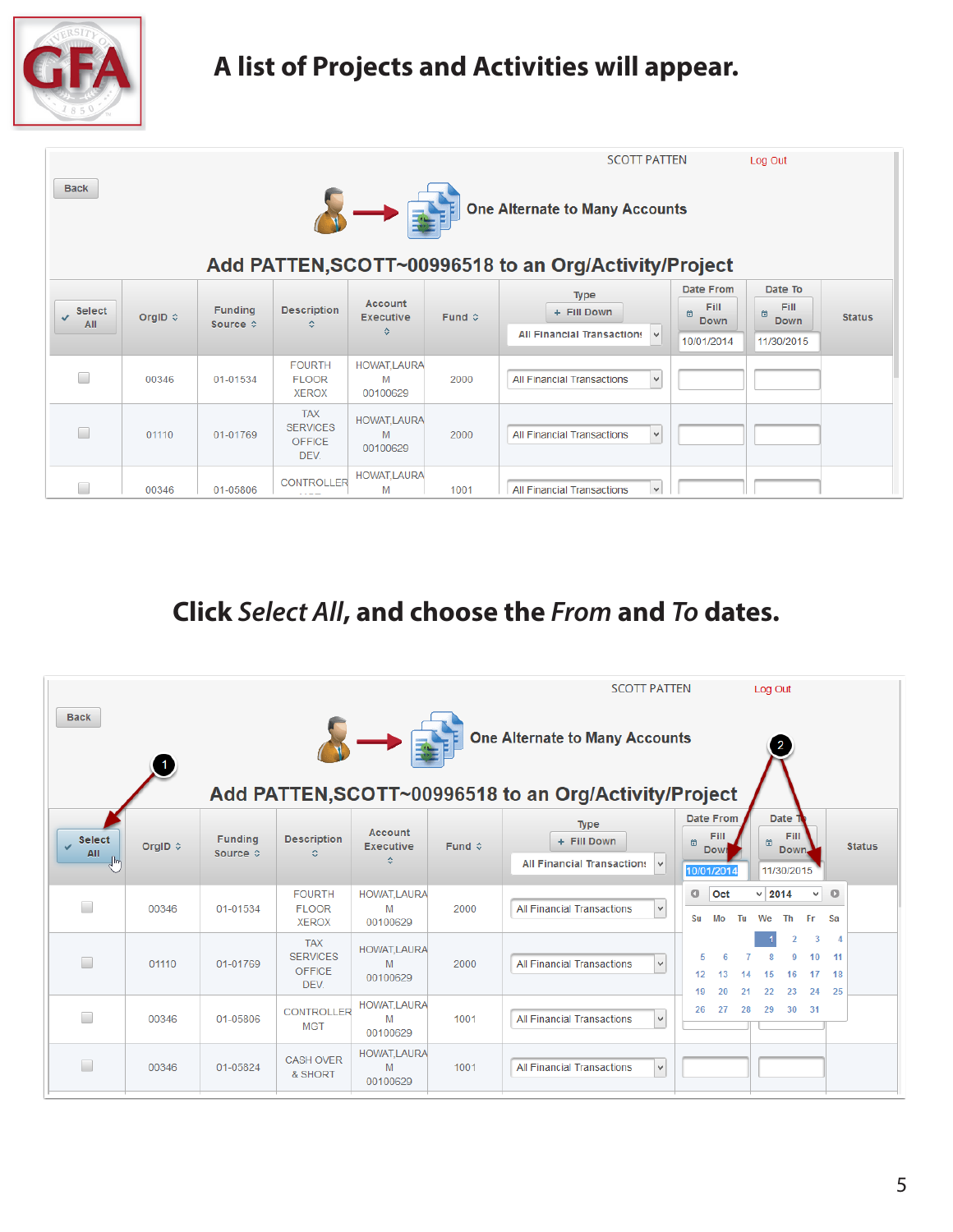

# **Clicking the Fill Down buttons will add the dates to every line.**

|                          |                  |                            |                                                 |                                           |                 | <b>SCOTT PATTEN</b>                                                                            |                                                    | Log Out                                     |               |
|--------------------------|------------------|----------------------------|-------------------------------------------------|-------------------------------------------|-----------------|------------------------------------------------------------------------------------------------|----------------------------------------------------|---------------------------------------------|---------------|
| <b>Back</b>              |                  |                            |                                                 |                                           |                 | <b>One Alternate to Many Accounts</b><br>Add PATTEN, SCOTT~00996518 to an Org/Activity/Project |                                                    |                                             |               |
| <b>Un-Select</b><br>AII  | OrgID $\diamond$ | <b>Funding</b><br>Source 0 | <b>Description</b><br>÷.                        | Account<br><b>Executive</b><br>≎          | Fund $\diamond$ | <b>Type</b><br>+ Fill Down<br><b>All Financial Transactions</b><br>v                           | Date From<br>Remove<br>-Date<br>From<br>10/01/2014 | Date To<br>Remove<br>-Date To<br>11730/2015 | <b>Status</b> |
| $\overline{\mathbf{v}}$  | 00346            | 01-01534                   | <b>FOURTH</b><br><b>FLOOR</b><br><b>XEROX</b>   | <b>HOWATLAURA</b><br>M<br>00100629        | 2000            | <b>All Financial Transactions</b><br>v                                                         | 10/01/2014                                         | 11/30/2015                                  |               |
| $\overline{\mathbf{v}}$  | 01110            | 01-01769                   | <b>TAX</b><br><b>SERVICES</b><br>OFFICE<br>DEV. | <b>HOWATLAURA</b><br><b>M</b><br>00100629 | 2000            | All Financial Transactions<br>$\omega$                                                         | 10/01/2014                                         | 11/30/2015                                  |               |
| $\overline{\mathcal{S}}$ | 00346            | 01-05806                   | <b>CONTROLLER</b><br><b>MGT</b>                 | <b>HOWATLAURA</b><br>м<br>00100629        | 1001            | v<br><b>All Financial Transactions</b>                                                         | 10/01/2014                                         | 11/30/2015                                  |               |
| $\overline{\mathbf{v}}$  | 00346            | 01-05824                   | <b>CASH OVER</b><br>& SHORT                     | <b>HOWATLAURA</b><br>M.<br>00100629       | 1001            | <b>All Financial Transactions</b><br>v                                                         | 10/01/2014                                         | 11/30/2015                                  |               |

# **Once you have the desired dates, Click** *Submit.*

| <b>SH OVER</b><br><b>SHORT</b>                   | <b>HOWAI,LAURA</b><br>М<br>00100629  | 1001                | <b>All Financial Transactions</b> | $\eta_{\phi}$  | 10 |
|--------------------------------------------------|--------------------------------------|---------------------|-----------------------------------|----------------|----|
| <b>CLAIMED</b><br><b>OPERTY</b><br><b>COVERY</b> | <b>HOWAT, LAURA</b><br>M<br>00100629 | 2000                | All Financial Transactions        | $\eta_{\rm q}$ | 10 |
| <b>COUNTS</b><br><b>ABLE-EXP</b><br><b>COVER</b> | <b>HOWAT,LAURA</b><br>M<br>00100629  | 2000                | All Financial Transactions        | $\eta_{\phi}$  | 10 |
|                                                  |                                      | <b>Select Range</b> | <b>Submit</b>                     |                |    |